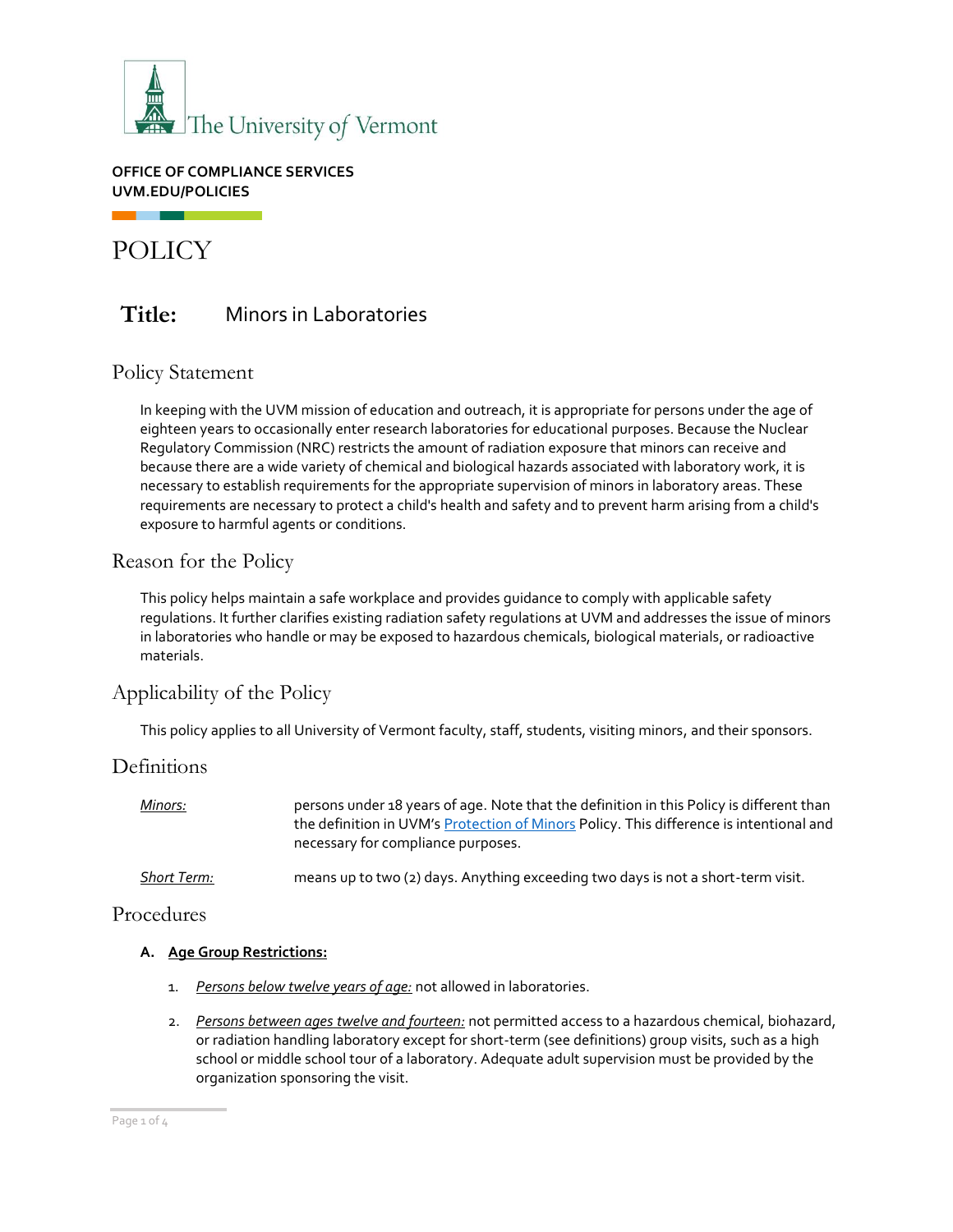3. *Persons between fourteen and eighteen:* are permitted access to hazardous chemical, biological and radiation handling laboratories for both short-term and extended visits for education-related reasons.

#### **B. Training:**

- 1. *Persons under twelve:* are not allowed in laboratories.
- 2. *Persons between ages twelve and eighteen:* must receive appropriate lab safety training and be directly supervised by the investigator his/her designee. If handling pathogens or rDNA, the investigator must add the minor's name to the personnel list in the IBC protocol and provide specific training on the pathogen work.

**Note**: If the person is expected to use radioactive materials, he/she is required to become a certified radiation handler by successfully completing a written examination administered by the Radiation Safety Office (RSO).

#### **C. Notification & Compliance Requirements:**

The Department of Risk Management & Safety (DRMS) must be notified at least 2 weeks prior to the visit in order to review necessary training or oversight when access is provided to organized groups. DRMS will provide a letter of agreement to be signed by the participating organization to address concerns about responsibility for minors.

The investigator responsible for the laboratory hosting the visit must ensure compliance with all safety policies and regulations. If appropriate, a radiation film badge must be worn. The NRC limits persons under eighteen years of age to 10% of the exposure to those eighteen years of age and older. The investigator is also responsible to ensure that any visitors handling hazardous materials receive all the appropriate on-line, classroom and hands-on lab safety training. The investigator, or designee, must be present in the lab during visits.

#### **D. Areas Affected**

- 1. All laboratories are considered hazardous areas subject to this policy. "Laboratories" are rooms in which hazardous chemicals, radioactive materials, or biological materials are handled or stored.
- 2. Rooms with unusual hazards, such as machine rooms, electrical rooms, and equipment rooms, are considered "other hazardous areas." These hazards are addressed in the UVM [Protection of Minors](https://www.uvm.edu/sites/default/files/UVM-Policies/policies/protectminors.pdf?t=r9xaxz) Policy.
- 3. Hallways and offices adjacent to laboratories are not considered hazardous, but adult supervision is required for minors to be in those areas because of the potential for emergencies associated with laboratory work.
- 4. Specific areas requiring adult supervision under this policy include
	- Bioresearch Complex
	- Colchester Research Facility
	- Cook Building
	- Delehanty
	- Given Building
	- Health Sciences Research Facility
	- Hills Building
	- Jeffords Hall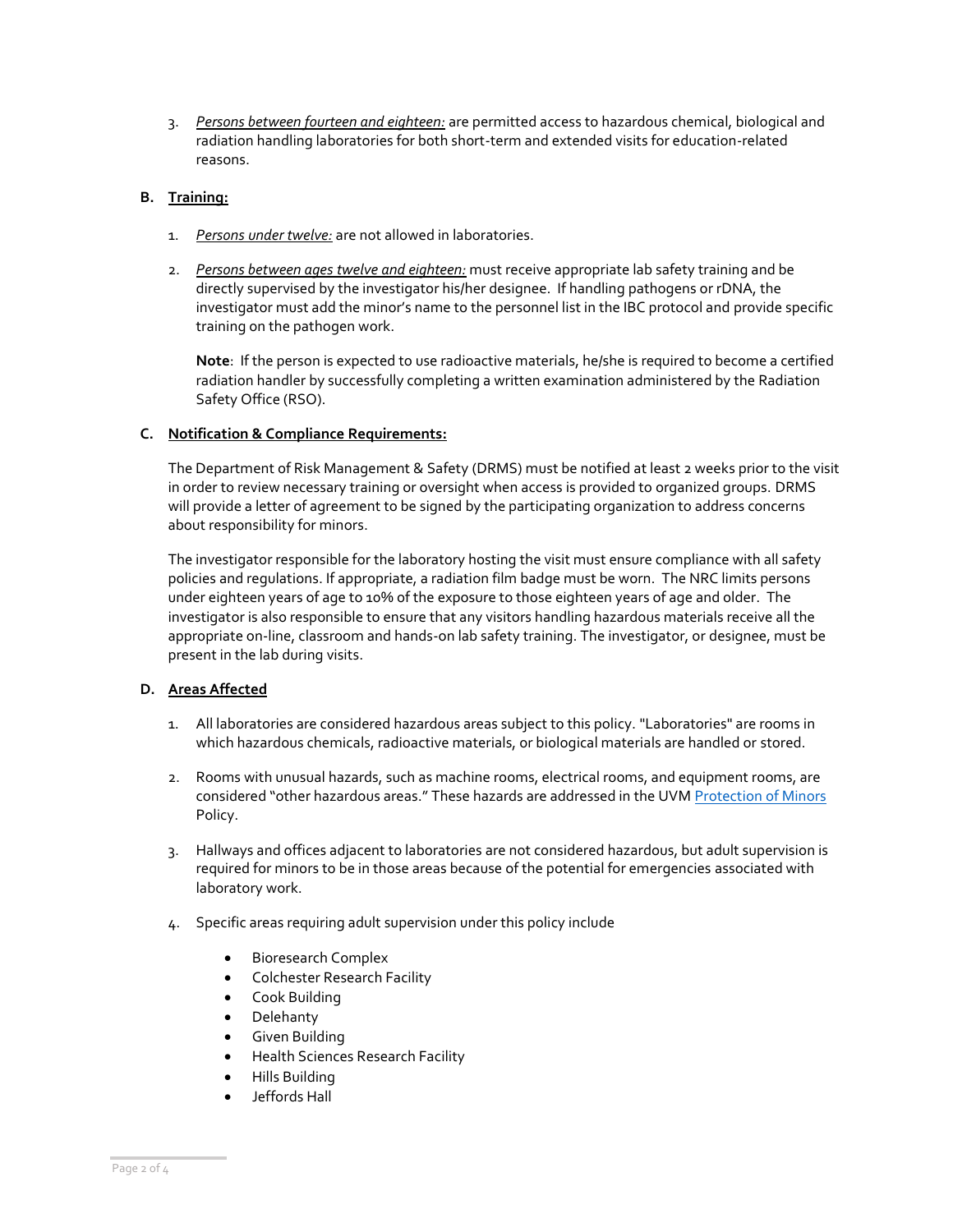- Marsh Life Science Building & Carrigan Wing
- Perkins Hall
- Rowell Building
- RSENR labs at 705 Spear Street, Rubenstein Ecoscience Center and Aiken Building
	- Stafford Building
- **STEM Laboratory Building**
- Terrill Hall
- Votey Building
- Other areas as designated by a lab supervisor and/or Risk Management & Safety

#### **E. Enforcement**

As with all other policies affecting the use of hazardous materials, enforcement of this policy is the responsibility of the supervisor of the user of the hazardous material. The supervisor must exercise professional judgment to ensure that this policy is appropriately followed. Problems with compliance with the policy should be referred to the Dean of the College responsible for the building, to the Radiation Safety Committee or Institutional BioSafety Committee, or to the Department of Risk Management & Safety. Employees will not be retaliated against for raising compliance concerns to appropriate authorities.

### **Contacts**

**Questions concerning the daily operational interpretation of this policy should be directed to the following (in accordance with the policy elaboration and procedures):**

| Title(s)/Department(s):        | <b>Contact Information:</b>              |  |
|--------------------------------|------------------------------------------|--|
| Risk Management & Safety       | (802) 656-3242                           |  |
|                                | <b>Risk Management &amp; Safety</b>      |  |
| Environmental Health & Safety  | <b>Environmental Health &amp; Safety</b> |  |
| <b>Radiation Safety Office</b> | <b>Radiation Safety Office</b>           |  |

### Forms/Flowcharts/Diagrams

- [Minors in Lab permission form](https://www.uvm.edu/sites/default/files/UVM-Risk-Management-and-Safety/minors_in_labs_permission.pdf)
- [MOU with outside organizations bringing minors to campus labs](https://www.uvm.edu/riskmanagement/laboratory-safety-notebook)

### Related Documents/Policies

- [Laboratory Health and Safety Policy](https://www.uvm.edu/sites/default/files/UVM-Policies/policies/labsafety.pdf)
- **[Protecting Minors Policy](https://www.uvm.edu/sites/default/files/UVM-Policies/policies/protectminors.pdf)**

### Regulatory References/Citations

• None

### Training/Education

Training will be provided on an as-needed basis as determined by the Approval Authority or the Responsible Official.